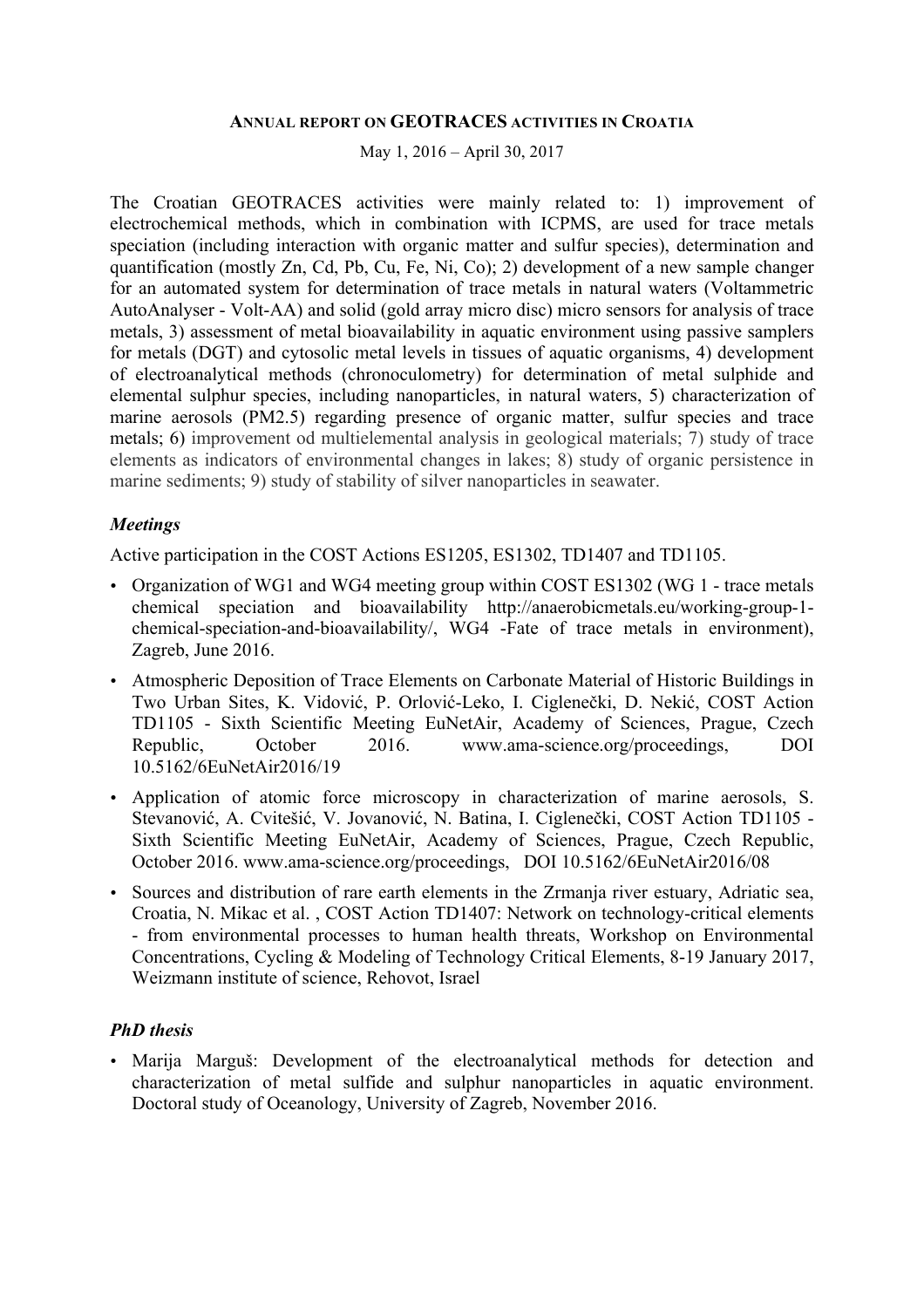### *Selected Publications*

- Marguš, M., Coha, I., Ciglenečki, I. Voltammetric, dynamic light scattering (DLS) and electrophoretic mobility characterization of FeS nanoparticles (NPs) in different electrolyte solutions. Journal of Solid State Electrochemistry 2016, 20 (11) 2981–2989.
- Su, Han; Yang, Rujun; Pižeta, Ivanka; Omanović, Dario; Wang, Shirong; Li,Yan. Distribution and speciation of dissolved iron in Jiaozhou Bay (Yellow Sea, China), Front. Mar. Sci. - Marine Biogeochemistry, 3 (2016) 1-17
- Dautović, J., Vojvodić, V., Tepić, N., Ćosović, B., Ciglenečki, I., Dissolved organic carbon as potential indicator of global change: A long-term investigation in the northern Adriatic, Science of the Total Environment, 2017, DOI 10.1016/j.scitotenv.2017.02.111
- P. Orlović-Leko, D. Omanović , I. Ciglenečki , K.Vidović , T. Brenko, Application of electrochemical methods in the physicochemical characterization of atmospheric precipitation, Bulgarian Chemical Communications, Volume 49 Special Issue C 2017 211- 217.
- Željka Fiket, Nevenka Mikac and Goran Kniewald, 2017. Mass Fractions of Forty-Six Major and Trace elements, including Rare Earth Elements, in Sediment and Soil Reference Materials used in Environmental Studies GEOSTANDARDS AND GEOANALYTICAL RESEARCH, 41, 123-135.
- Furdek, M; Mikac, N; Bueno, M; Tessier, E; Cavalheiro, J; Monperrus, M, 2016. Organotin persistence in contaminated marine sediments and porewaters: In situ degradation study using species-specific stable isotopic tracers, JOURNAL OF HAZARDOUS MATERIALS, 307, 263-273.
- Sondi I; Mikac N; Vdović N; Ivanić M; Furdek M; Škapin S, 2017. Geochemistry of recent aragonite-rich sediments in Mediterranean karstic marine lakes: trace elements as pollution and palaeoredox proxies and indicators of authigenic mineral formation, CHEMOSPHERE, 168, 586-797.
- Levak, M; Buric, P; Sikiric, MD ; Jurasin, DD; Mikac, N; Bacic, N; Drexel, R; Meier, F; Jaksic, Z ; Lyons, DM, 2017, Effect of Protein Corona on Silver Nanoparticle Stabilization and Ion Release Kinetics in Artificial Seawater, ENVIRONMENTAL SCIENCE & TECHNOLOGY, 51, 1259-1266.

# *Current Projects*

Current projects supported by the Croatian Ministry of Science, Education and Sport and Croatian Science Foundation (CSF):

- 2014-2018 CSF project: "Appearance and interaction of biologically important organic molecules and micronutrient metals in marine ecosystem under environmental stress", AMBIOMERES
- 2014-2018 CSF project: "The Sulphur and Carbon dynamics in the Sea- and Fresh-water EnviRonment", SPHERE 1205
- 2014-2018 CSF project: "Transport and Chemodynamics of Trace Elements in Freshwater and Coastal Sedimentary Systems...
- 2015-2019 CSF projekt: "New methodological approach to biogeochemical studies of trace metal speciation in coastal aquatic ecosystems" (MEBTRACE)